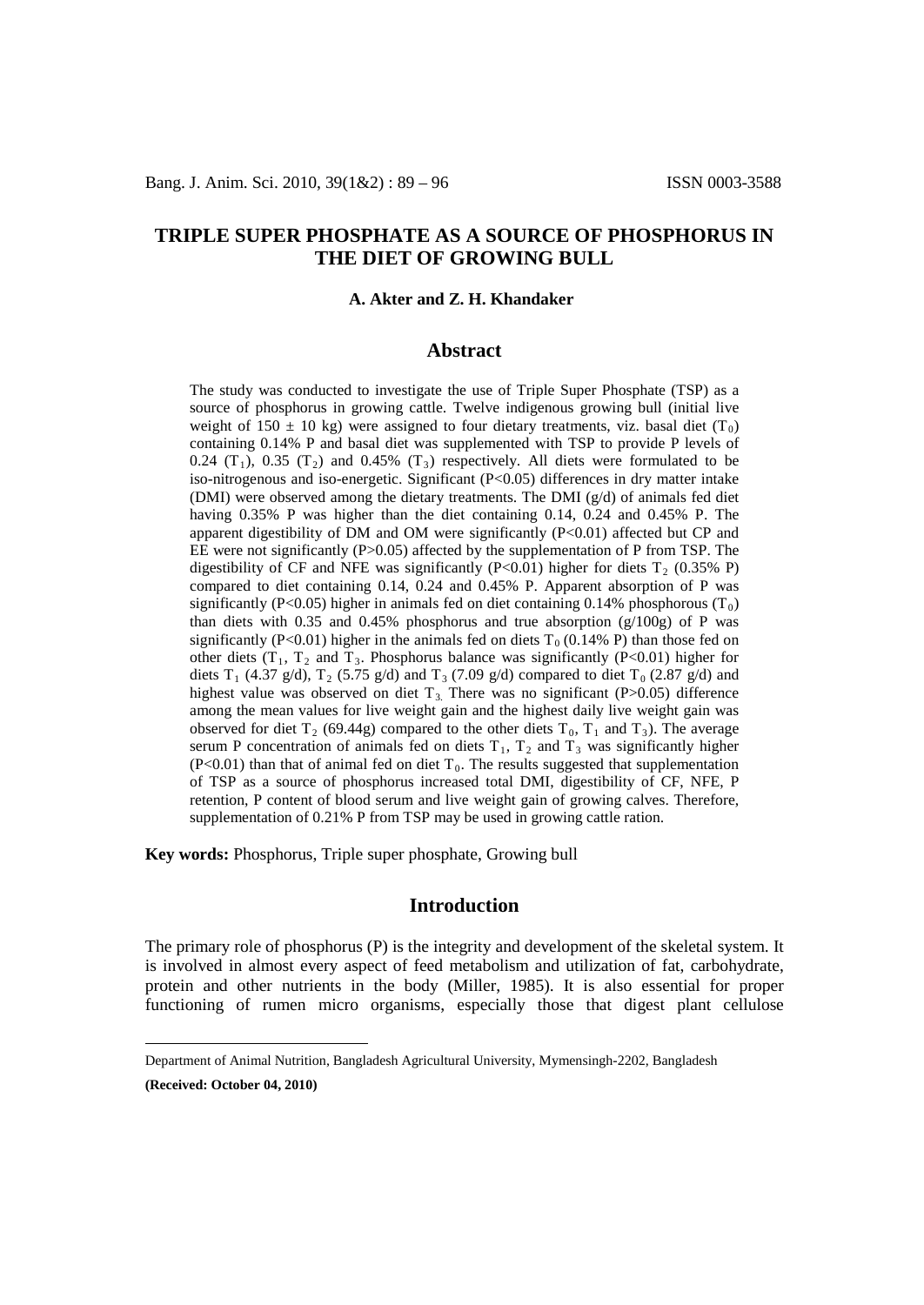(McDowell, 1985). Phosphorus deficiency is most widespread and affects livestock production and health in many parts of the world including Bangladesh. The chronic deficiency of phosphorus in animal results in reduction of feed intake and organic matter digestibility, depraved appetite, low growth rates and reduced reproductive rates. Phosphorus deficiency can be prevented by direct treatment of the animal through supplementation of phosphorus or indirectly by appropriate fertilizer treatment of soils. Triple Super Phosphate (TSP) is a common source of supplemental phosphorus for crop production in our country. Bone meal and TSP are the important source of phosphorus in the cattle diet but no information regarding the level of phosphorus from TSP in diet is available for growing indigenous cattle. Therefore, the objectives of the present study was to investigate the supplementation of different level of TSP as a source of phosphorus and its response on the performance of indigenous growing cattle.

# **Materials and Methods**

Twelve indigenous growing cattle (about 30 month of age) having initial live weight of 150±10 Kg were used for a period of 60 days. The animals were divided into three blocks having four animals in each block. Four experimental diets were formulated with commonly available feed ingredients: rice straw, dhal grass, broken maize, soybean meal, urea and common salt. The control diet  $(T_0)$  contained 0.14% P. In addition to control diet  $(T_0)$ , diets  $T_1$ ,  $T_2$  and  $T_3$  were supplemented with 0.10, 0.21, 0.31% P from TSP thus diets  $T_1$ ,  $T_2$  and T3 contained 0.24, 0.35 and 0.45% P respectively. All diets were iso-energetic and iso-nitrogenous and all four diets were randomly distributed in each block in a Randomized Block Design (RBD). The ingredient and nutrient composition of dietary treatments are shown in Table 1.

Daily feed intake was recorded. At the middle of the experiment, a metabolism trial was conducted for a period of 10 days for each treatment of which last seven days was collection period. Blood sample (5 ml) of experimental animals were collected in the morning before offering feed and water by punching the jugular vein at 15 days interval. Feeds and faeces were analyzed for the proximate components according to the method of AOAC (1990). Phosphorus contents of feed ingredients, faeces, urine and blood sample were determined according to the method of Page *et al*. (1982). A daily balance was obtained by subtracting the total amount of P excreted in faeces and urine from the dietary P intake.

#### **Calculation**

Apparent and true absorption of P was calculated according to the following formula:

$$
AAP = \frac{INTP - (FECP - ENDP)}{INTP} \times 100
$$

$$
TAP = \frac{INTP - FECP}{INTP} \times 100
$$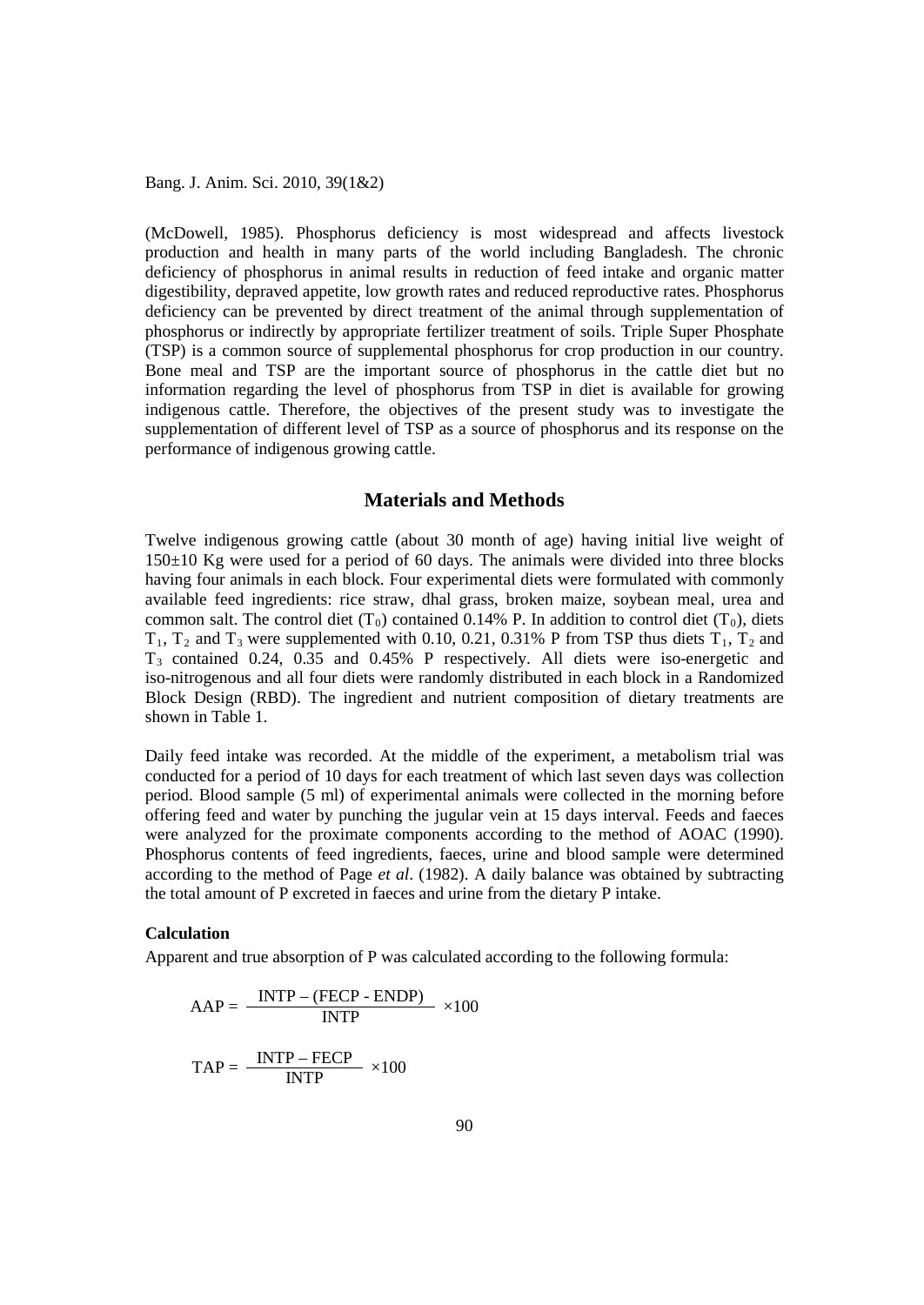$ENDP = 12$  mg/kg  $LW/d$ 

| Parameters                       | Dietary treatments $#$ |       |                |       |  |  |
|----------------------------------|------------------------|-------|----------------|-------|--|--|
|                                  | $T_0$                  | $T_1$ | T <sub>2</sub> | $T_3$ |  |  |
| Ingredients DM (kg/100 kg diet)  |                        |       |                |       |  |  |
| Rice straw                       | 33.34                  | 33.34 | 33.34          | 33.34 |  |  |
| Dhal grass                       | 36.67                  | 36.67 | 36.67          | 36.67 |  |  |
| Broken maize                     | 26.67                  | 26.17 | 25.34          | 25.17 |  |  |
| Soybean meal                     | 3.00                   | 3.00  | 3.33           | 3.00  |  |  |
| Urea                             | 0.16                   | 0.16  | 0.16           | 0.16  |  |  |
| Common salt                      | 0.16                   | 0.16  | 0.16           | 0.16  |  |  |
| <b>Triple Super Phosphate</b>    | 0.00                   | 0.50  | 1.00           | 1.50  |  |  |
| Nutrient composition (g/100g DM) |                        |       |                |       |  |  |
| CP                               | 8.26                   | 8.26  | 8.30           | 8.26  |  |  |
| CF                               | 28.64                  | 28.37 | 28.19          | 28.60 |  |  |
| EE                               | 1.96                   | 1.98  | 1.98           | 1.97  |  |  |
| <b>NFE</b>                       | 50.08                  | 50.32 | 48.79          | 49.39 |  |  |
| Ash                              | 11.06                  | 11.07 | 12.14          | 11.78 |  |  |
| Ca                               | 0.25                   | 0.25  | 0.25           | 0.25  |  |  |
| P                                | 0.14                   | 0.24  | 0.35           | 0.45  |  |  |
| Energy value* ME (MJ/kg DM)      | 8.67                   | 8.61  | 8.53           | 8.47  |  |  |

| Table 1. Ingredient and nutrient composition of the experimental diets |  |  |
|------------------------------------------------------------------------|--|--|
|                                                                        |  |  |

 $*$  T<sub>0</sub> = Control (0.14% P), T<sub>1</sub> = Control + TSP (0.24% P), T<sub>2</sub> = Control + TSP (0.35% P); T<sub>3</sub> = Control + TSP (0.45% P)

The data were analyzed statistically using the analysis of variance in a Randomized Block Design (RBD). The least significance difference (LSD) was used to compare treatment means (Steel and Torrie, 1980).

# **Results and Discussion**

The average feed and nutrient intake of growing bull fed different diets are shown in Table 2. Significant differences (P<0.05) in DMI were observed among the dietary treatments and DMI (g/d) of diet having 0.35% phosphorus (T<sub>2</sub>) was higher than the diets T<sub>0</sub>, T<sub>1</sub> and T<sub>3</sub>.

Here,  $AAP = Apparent absorption of P (g/100g)$ TAP = True absorption of P  $(g/100g)$  $INTP = Intake of P (g/day)$ FECP = Faecal excretion of P  $(g/day)$  and ENDP = Faecal endogenous excretion of P

ARC (1980) model was used to predict faecal endogenous P excretion as: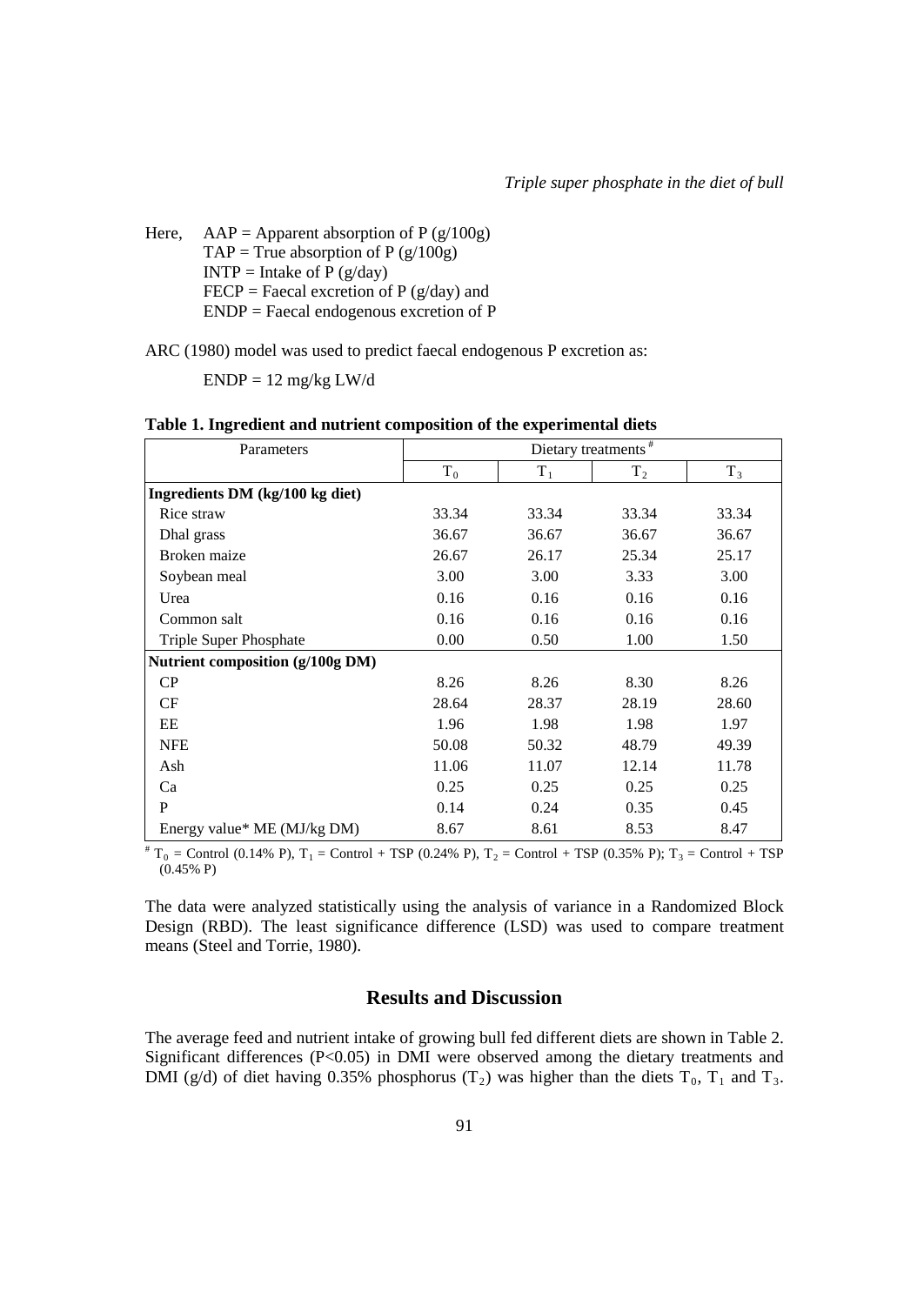The results are in agreement with the findings of the experiment of Teh *et al*. (1982) and Langer *et al.* (1985). They reported that higher feed consumption by dairy calves was observed when dietary phosphorus was increased from 0.24 to 0.30% in diet, but when dietary P was increased to over 0.36% no further improvement was noticed. Jackson et al (1988) reported that feed intake was increased when dietary P was increased from 0.24 to 0.34%. Other study showed that DM intake of cattle was increased when dietary P increased from 0.34 to 0.42% (Odongo *et al*., 2007). Use of TSP and monoammonium phosphate instead of dicalcium phosphate showed a significant increase on DMI of growing cattle (Barreto *et al*., 2009). Organic matter and CP intake were increased due to increasing levels of P from TSP but no significant differences were observed.

The digestibility of DM and OM were significantly  $(P<0.01)$  affected by the supplementation of P from different levels of TSP (Table 2). Witt and Ownes (1983) reported that digestibility of DM (64.8 vs 67.0%) and OM (64.8 vs 66.9) were similar for 0.12 and 0.23% of dietary P respectively. A significant (P<0.01) difference of CF and NFE digestibility was observed in animals fed diet containing different levels  $(T_1, T_2, T_3)$  of P from TSP when compared with those fed control diet  $(T_0)$ . The values of crude fiber (CF) for diets  $T_2$  containing 0.35% P were significantly higher than that of  $T_0$ ,  $T_1$  and  $T_3$ . The digestibility of NFE was significantly (P<0.01) higher for diets  $T_1$  (0.24% P) and  $T_2$  (0.35% P) compared to that of diet  $T_0$  and  $T_3$ . From this results it indicated that supplementation of P from TSP increased CF and NFE digestibility. The increase of CF and NFE digestibility in response to different levels of P supplementation could be attributing to the availability of extra P to rumen microbes which might have improved the rumen fermentation (Bryant *et al*., 1959)**.** The significantly  $(P<0.01)$  higher CF and NFE digestibility of the diets supplemented with P (0.24 to 0.45%) in the present study is in agreement with the statement of Ternouth *et al*. (1993) who reported that there was higher CF and NFE digestibility of the diets at higher P compared to low P diets. In contrast, Witt and Owens (1983) found no significant difference in the crude fiber digestibility of animals received P supplemented diets. They observed that acid detergent fiber and neutral detergent fiber digestibility were 55.2 vs 57.5 and 62.3 vs 65.3% for 0.12 and 0.23% dietary P level respectively. In this present experiment, the digestibility of CP and EE did not differ significantly (P>0.05).

The results of apparent and true absorption of P of the four dietary groups are shown in Table 3. The average daily P intake was significantly  $(P<0.01)$  difference among the treatments. The growing bull fed on diets  $T_1$ ,  $T_2$  and  $T_3$  showed significantly (P<0.01) higher intake than the bull fed on diet  $T_0$ . The growing bulls fed on diets  $T_1$ ,  $T_2$  and  $T_3$  showed significantly (P<0.01) higher faecal excretion than that of animals fed on diet  $T_0$ . The urinary excretion of P was significantly (P<0.01) higher for treatment groups  $T_1$  (0.60 g/d),  $T_2$  (1.01 g/d) and T<sub>3</sub> (1.20 g/d) compared to the animals fed on diet T<sub>0</sub> (0.49 g/d). The findings of the present study, is similar with observation of Morse *et al*. (1992) who reported that cows fed high P diet (0.56% P) excreted significantly more P than the cows fed low P diets (0.30% P). Wu *et al*. 2001 and Knowlton and Herbein (2002) observed increased faecal and urinary P excretion with increased of dietary P. Wu *et al*. (2003) reported that reducing dietary P from 0.42 to 0.33% resulted in approximately 25% less estimated faecal P excretion. It was found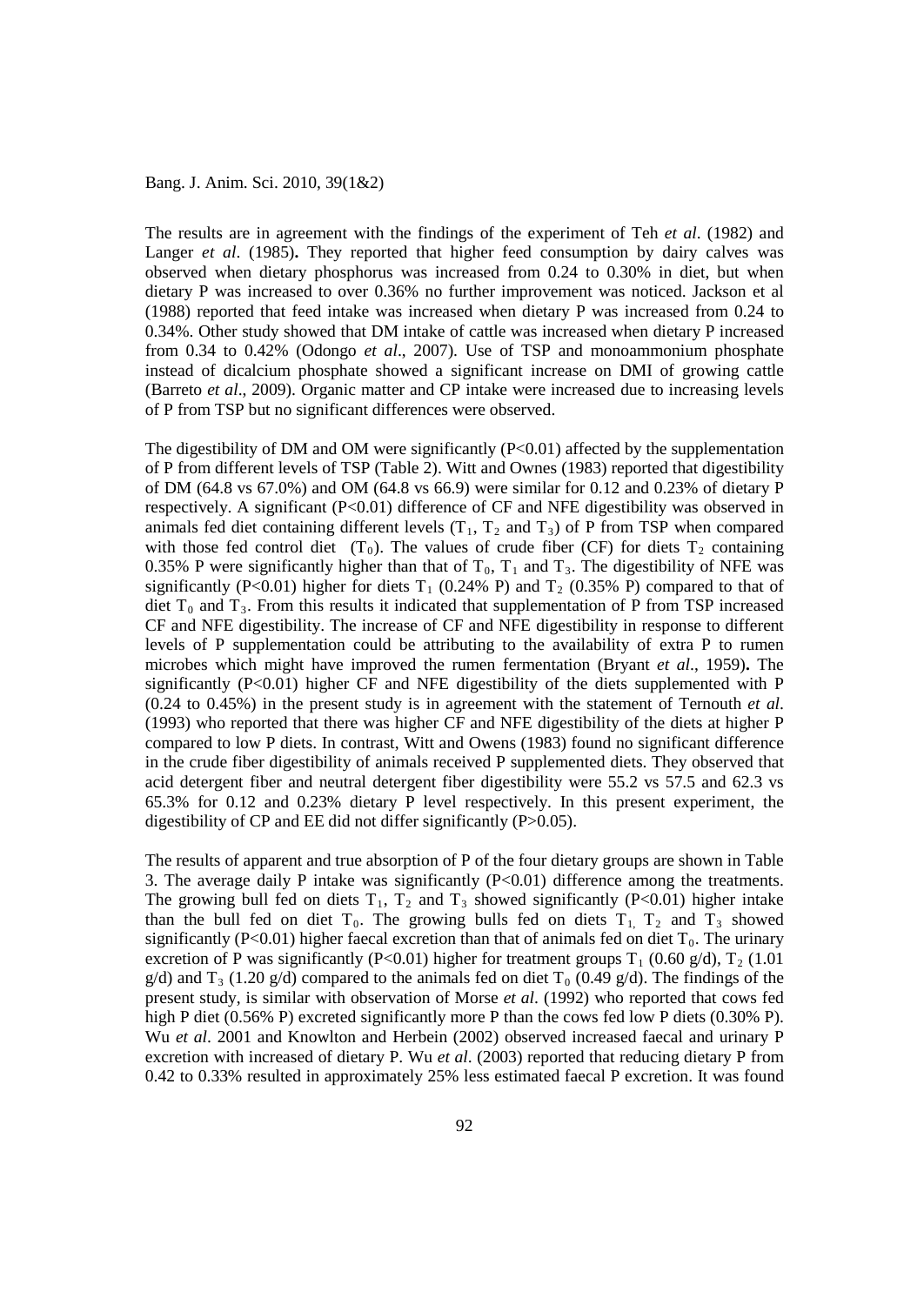that apparent absorption of P was significantly  $(P<0.05)$  higher in animals fed on diet containing 0.14% P ( $T_0$ ) than the animals fed on diet with 0.35 and 0.45% P. It can be seen from Table 3 that the true absorption of P  $(g/100g)$  was significantly (P<0.01) higher for dietary group  $T_0$  than  $T_1$ ,  $T_2$  and  $T_3$ .

| <b>Parameters</b>               |                     | <b>SED</b>         | Level of           |                 |      |           |
|---------------------------------|---------------------|--------------------|--------------------|-----------------|------|-----------|
|                                 | $T_0$               | $T_1$              | T <sub>2</sub>     | $T_3$           |      | Sig.      |
| Intake $(g/d)$                  |                     |                    |                    |                 |      |           |
| Dry matter                      |                     |                    |                    |                 |      |           |
| Straw                           | 944                 | 944                | 944                | 944             |      |           |
| Concentrate                     | 734                 | 734                | 734                | 734             |      |           |
| Green grass                     | 1872.0              | 1989.4             | 2037.4             | 1936.0          |      |           |
| <b>Total DM</b>                 | $3550$ <sup>d</sup> | $3667^b$           | $3715^{\rm a}$     | $3614^{\circ}$  | 21   | $\ast$    |
| <b>Total OM</b>                 | 2795                | 2882               | 2917               | 3174            | 94   | <b>NS</b> |
| <b>Total CP</b>                 | 226                 | 229                | 231                | 229             | 0.90 | <b>NS</b> |
| Apparent digestibility (g/100g) |                     |                    |                    |                 |      |           |
| DM                              | 54.87 <sup>b</sup>  | 64.02 <sup>a</sup> | $64.35^{\circ}$    | $62.49^{ab}$    | 1.20 | **        |
| <b>OM</b>                       | $57.27^b$           | $66.15^{\circ}$    | $67.38^{a}$        | $68.45^{\circ}$ | 1.43 | $**$      |
| CP                              | 53.64               | 57.76              | 58.75              | 57.86           | 1.10 | <b>NS</b> |
| CF                              | $60.27^{\circ}$     | $70.45^{bc}$       | $75.21^a$          | $72.20^b$       | 1.75 | $***$     |
| EE                              | 50.76               | 56.06              | 51.48              | 51.77           | 0.90 | <b>NS</b> |
| <b>NFE</b>                      | $57.57^{\circ}$     | $67.59^{\rm a}$    | $66.53^{\text{a}}$ | $64.58^{b}$     | 1.26 | $***$     |

|  |  |                                     |  | Table 2. Effect of different levels of phosphorus on feed and nutrient intake and |  |  |  |
|--|--|-------------------------------------|--|-----------------------------------------------------------------------------------|--|--|--|
|  |  | apparent digestibility of nutrients |  |                                                                                   |  |  |  |

 ${}^{#}T_0 =$  Control (0.14% P),  $T_1 =$  Control + TSP (0.24% P),  $T_2 =$  Control + TSP (0.35% P) and  $T_3 =$  Control + TSP (0.45% P)

SED = Standard error of difference;  $NS = P > 0.05$ ,  $* = P < 0.05$ ,  $* = P < 0.01$ 

a,b,c,d Mean values having different superscripts in a row differ significantly  $(P<0.05)$ 

All the bulls used in this experiment showed positive P balance. It can be observed from the Table 3 that the P balance was significantly (P<0.01) higher for supplemental diets  $T_1$  (4.37) g/d),  $T_2$  (5.75 g/d) and  $T_3$  (7.09 g/d) compared to non supplemental diet (T<sub>0</sub> (2.87 g/d). The P balance for the animals fed on diet  $T_3$  was significantly (P<0.01) higher than that of animals fed on diets  $T_1$  and  $T_2$ . The daily P retention (g/100g intake) was significantly (P<0.05) higher for the animals fed on diets  $T_0$  (55.75) than  $T_2$  (54.19) and  $T_3$  (53.76) and diets  $T_0$ ,  $T_1$ and  $T_2$  than diet  $T_3$ .

No significant (P>0.05) difference was observed on live weight gain among the treatment groups although the animals fed on diet containing 0.35% P was apparently higher compared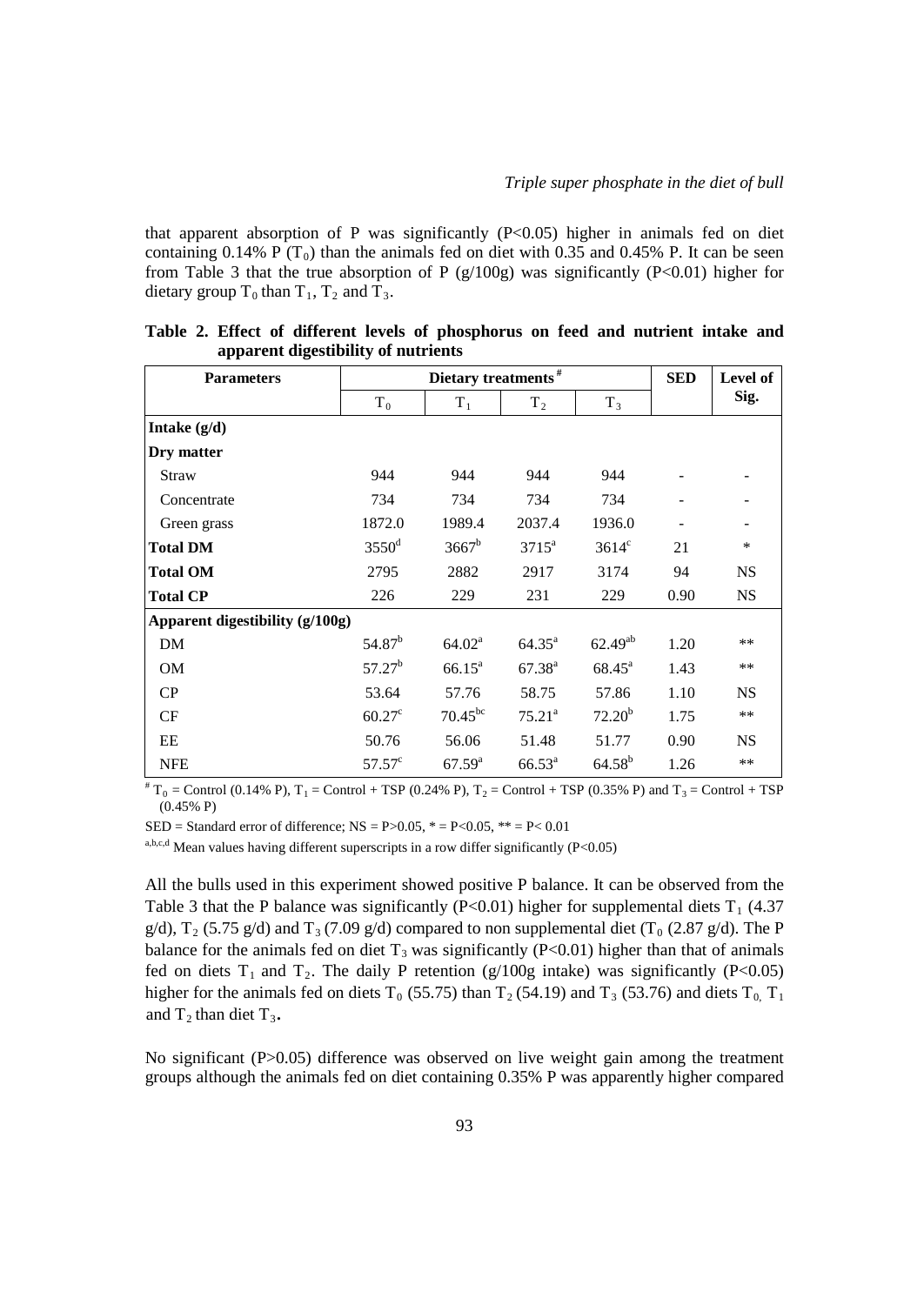to 0.15  $(T_0)$ , 0.24  $(T_1)$  and 0.45%  $(T_3)$  P (Table 4). A number of response criteria have been used to evaluate the P status of cattle of which serum P level is one of them. Normal values for plasma P is 4-5 mg/100 ml for adults and somewhat higher, often 6-8 mg/100 ml for very young animals. Plasma P values below 4.5 mg/100 ml in cattle is indicative of P deficiency (McDowell, 1992). In this study mean serum P concentration is affected by the supplementation of P and increased significantly  $(P<0.01)$  with higher P diet.

| <b>Parameters</b>                     |                    | Dietary treatments $#$ |                   |                    |      |           |  |
|---------------------------------------|--------------------|------------------------|-------------------|--------------------|------|-----------|--|
|                                       | $T_0$              | $T_1$                  | T <sub>2</sub>    | $T_3$              |      | of Sig.   |  |
| Phosphorus intake $(g/d)$             | $5.16^{d}$         | $7.77^{\circ}$         | $10.61^b$         | 13.19 <sup>a</sup> | 0.91 | $***$     |  |
| Faecal P excretion $(g/d)$            | 1.80 <sup>d</sup>  | 2.80 <sup>c</sup>      | $3.85^{b}$        | 4.90 <sup>a</sup>  | 0.35 | $***$     |  |
| Urinary P excretion $(g/d)$           | $0.49^d$           | 0.60 <sup>c</sup>      | 1.01 <sup>b</sup> | $1.20^a$           | 0.08 | **        |  |
| Total P excretion $(g/d)$             | 2.29 <sup>d</sup>  | $3.40^\circ$           | 4.86 <sup>b</sup> | $6.10^{a}$         | 0.44 | **        |  |
| Faecal endogenous P excretion $(g/d)$ | 1.70               | 1.57                   | 1.73              | 1.70               | 0.08 | <b>NS</b> |  |
| Apparent absorption (g/100g)          | $65.20^{\rm a}$    | $63.96^{ab}$           | $63.71^b$         | $62.85^{b}$        | 0.31 | $\ast$    |  |
| True absorption $(g/100g)$            | 98.04 <sup>a</sup> | $84.46^{b}$            | $80.05^{bc}$      | $75.74^c$          | 2.59 | **        |  |
| Phosphorus balance $(g/d)$            | $2.87^{\rm d}$     | 4.37 <sup>c</sup>      | $5.75^{b}$        | 7.09 <sup>a</sup>  | 0.47 | **        |  |
| Phosphorus retention $(g/100g)$       | $55.75^{ab}$       | $56.24^{\circ}$        | $54.19^{bc}$      | 53.76 $^{\circ}$   | 0.38 | $\ast$    |  |

**Table 3. Effect of different levels of phosphorus on apparent and true absorption of phosphorus from different dietary treatments**

 $T_0$  = Control (0.14% P), T<sub>1</sub> = Control + TSP (0.24% P), T<sub>2</sub> = Control + TSP (0.35% P), T<sub>3</sub> = Control + TSP  $(0.45\% \text{ P})$ ; NS = P>0.05,  $* =$  P<0.05,  $* =$  P<0.01

SED = Standard error of difference

a,b,c,d Mean values having different superscripts in a row differ significantly (P<0.01, P<0.05)

It can be seen from the Table 5 that the average blood serum P concentration of growing bulls on diet T<sub>3</sub> (0.45% P) was significantly (P<0.01) higher than those on diet T<sub>1</sub> (0.24% P) and  $T_2$  (0.35% P) at different collection periods. The average serum P concentration of animals of four collection periods was 4.42, 5.86, 6.57 and 7.33 mg/dl for diets  $T_0$ ,  $T_1$ ,  $T_2$ and  $T_3$  respectively and significant (P<0.01) difference between the control group and supplemented groups was observed. Williams *et al*. (1991) and Jain and Chopre (1994) reported a good evidence for an increased serum P concentration due to a high P intake by cattle. They observed that supplementation of different levels of P in the diet of cattle increased blood serum inorganic P concentrations. It was also shown that serum P concentrations were elevated when phosphorus was supplemented in the diet of growing calves (Ingalls and Okemo, 1994).

The results suggested that supplementation of TSP as a source of phosphorus increased total DMI, apparent digestibility of CF and NFE, apparent and true absorption of phosphorus, P retention, P content of blood serum and live weight gain of growing calves. Based on the above findings it may be concluded that supplementation of 0.31% P from TSP may be used in growing bull calves ration.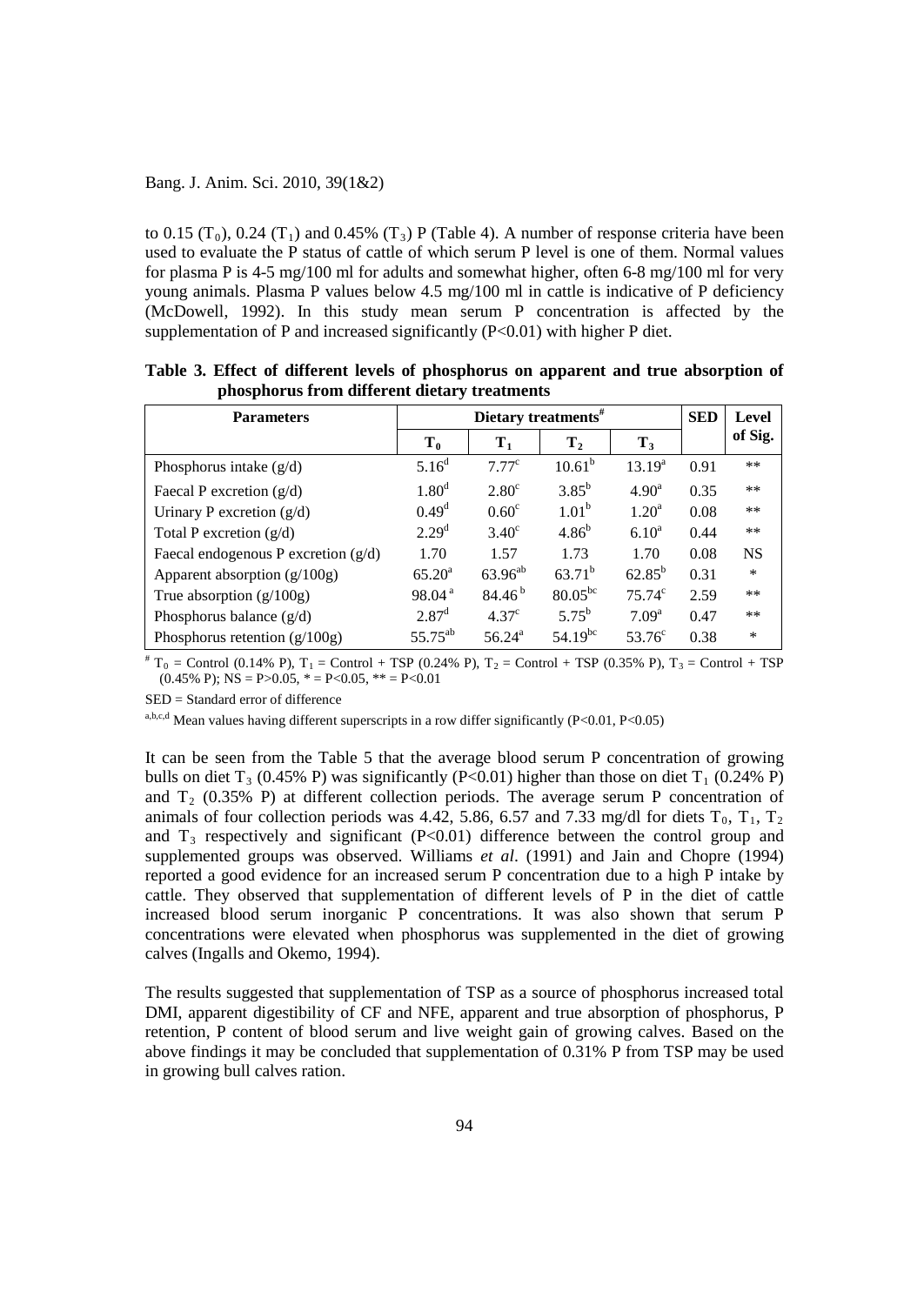**Table 4. Effect of different levels of phosphorus on growth performance of growing cattle**

| <b>Parameters</b>                       | Dietary treatments $#$ | <b>SED</b>     | Level          |       |      |           |
|-----------------------------------------|------------------------|----------------|----------------|-------|------|-----------|
|                                         | $\mathbf{T_0}$         | $\mathbf{T}_1$ | $\mathbf{T}_2$ | $T_3$ |      | of Sig.   |
| Initial live weight (kg)                | 147.8                  | 144.8          | 146.8          | 144.5 | 6.42 | <b>NS</b> |
| Final live weight (kg)                  | 150.0                  | 147.3          | 151.0          | 146.0 | 6.35 | <b>NS</b> |
| Total live weight gain (LWG) (kg)       | 2.16                   | 2.50           | 4.16           | 1.50  | 0.38 | <b>NS</b> |
| Daily live weight gain $(LWG)(g)$       | 36.11                  | 41.66          | 69.44          | 25.00 | 6.47 | <b>NS</b> |
| LWG $(kg/100 kg BW)$                    | 1.52                   | 1.73           | 2.83           | 1.23  | 0.27 | <b>NS</b> |
| LWG $(g/kgW^{0.75})$                    | 1.73                   | 1.98           | 2.91           | 1.30  | 0.23 | <b>NS</b> |
| Feed Conversion efficiency (DMI/LWG)    | 3.17                   | 2.13           | 1.28           | 5.18  | 0.73 | <b>NS</b> |
| Protein Conversion efficiency (CPI/LWG) | 0.14                   | 0.09           | 0.06           | 0.68  | 0.42 | <b>NS</b> |

 $T_0$  = Control (0.14% P), T<sub>1</sub> = Control + TSP (0.24% P), T<sub>2</sub> = Control + TSP (0.35% P), T<sub>3</sub> = Control + TSP (0.45% P)

SED = Standard error of difference, NS = P>0.05

**Table 5. Serum phosphorus level (mg/dl) in animals fed different experimental diets**

| <b>Blood collection</b> |                   | Dietary treatments # | <b>SED</b>     | Level of Sig.  |       |           |
|-------------------------|-------------------|----------------------|----------------|----------------|-------|-----------|
| (weeks)                 | $\mathbf{T_0}$    |                      | $\bf{T}_2$     | $T_3$          |       |           |
|                         | 4.33              | 4.27                 | 4.35           | 4.36           | 0.013 | <b>NS</b> |
| 2 <sup>nd</sup>         | 4.20 <sup>d</sup> | 5.74 <sup>c</sup>    | $6.53^{b}$     | $7.18^{a}$     | 0.34  | **        |
| 4 <sup>th</sup>         | 4.47 <sup>d</sup> | 5.69 <sup>c</sup>    | $6.47^{b}$     | $7.35^{\rm a}$ | 0.32  | $***$     |
| 6 <sup>th</sup>         | 4.45 <sup>d</sup> | $5.67^{\circ}$       | $6.53^{b}$     | $7.33^{a}$     | 0.32  | **        |
| 8 <sup>th</sup>         | 4.55 <sup>d</sup> | $6.35^{\circ}$       | $6.75^{\rm b}$ | $7.45^{\rm a}$ | 0.32  | $***$     |
| Mean <sup>@</sup>       | 4.42 <sup>d</sup> | 5.86 <sup>c</sup>    | $6.57^{b}$     | $7.33^{a}$     | 0.32  | $***$     |

 ${}^{#}T_0 =$  Control (0.14% P),  $T_1 =$  Control + TSP (0.24% P),  $T_2 =$  Control + TSP (0.35% P),  $T_3 =$  Control + TSP (0.45% P)

SED = Standard error of difference; NS = P>0.05, \*\* = P< 0.01 a,b,c,d Mean values having different superscripts in a row differ significantly (P<0.01) Mean  $\omega$  = Last 4 collection

# **Literature Cited**

- AOAC, 1990. Official Methods of Analysis. 15<sup>th</sup> Ed. Association of Official Analytical Chemists, Arlington, Virginia USA.
- ARC, 1980**.** The Nutrient Requirements of Ruminant Livestock. Common wealth Agricultural Bureaux. Slough, UK.
- Barreto, J. C., Branco, A. F., Santos, G. T. dos., Magalhaes, V. J. de. A., Coneglian, S. M and Teixeira, S. 2009. Evaluation of different phosphorus sources in the diet on ruminal parameters, microbial synthesis, nutrient apparent digestibility and plasma phosphorus in cattle. J. Anim. Sci. 2009, 38(4): 760-769.